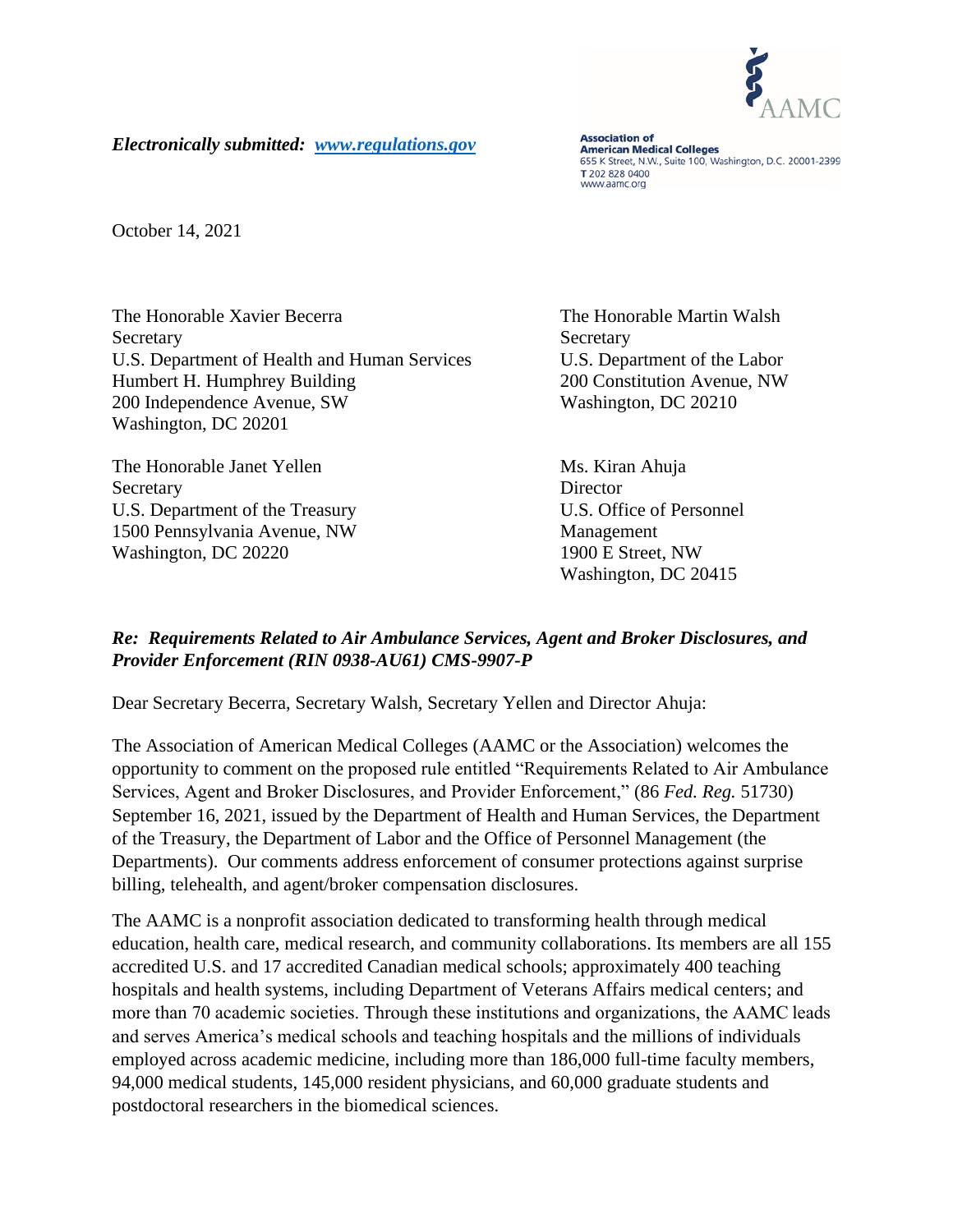The AAMC supports the Departments' decision to delay enforcement of some aspects of the No Surprises  $Act<sup>1</sup>$  for which rulemaking cannot be completed before the requirements become effective. We request that the Department of Health and Human Services (HHS) delay enforcement of additional requirements until after the public health emergency (PHE) ends to allow providers and hospitals to focus scarce resources on caring for patients.

The AAMC supports efforts to increase affordable health insurance options for consumers. More needs to be done, however, to educate consumers about plan options to help them choose coverage that best fits their needs. Consumers should be given all agent/broker compensation information for plans the agents/brokers market and sell so consumers can evaluate whether they are being steered toward plans with high commissions and bonuses.

## **CMS ENFORCEMENT WITH RESPECT TO PROVIDERS AND FACILITIES**

In this rule, the HHS proposes to add subpart E to 45 CFR 150 to implement the requirements of section 2799B-4 of the Public Health Services (PHS) Act. The new subpart specifies the enforcement processes with respect to the No Surprises Act (NSA) that would apply to providers and facilities subject to Centers for Medicare & Medicaid Services' (CMS) enforcement authority. Specifically, HHS is proposing that this new subpart would apply to current CMS enforcement authority to providers and facilities that do not comply with patient protections under the No Surprises Act in states that are unable to perform oversight and enforcement. According to the proposed rule, this enforcement authority would align with CMS's current process as it relates to investigations of possible violations by health plans and issuers. Under the proposal, CMS could conduct investigations based on any information it receives that indicates a provider or facility is not complying with the No Surprises Act requirements. HHS believes that the proposal would allow CMS to "effectively enforce new requirements and ensure providers and facilities are sufficiently informed of the steps in and how to comply with the investigative process." (p. 51751).

# *Delay Enforcement Until the COVID-19 Public Health Emergency Ends*

The COVID-19 public health emergency (PHE) has stretched hospitals, physicians and other providers to the breaking point. Hospitals are battling multiple waves of COVID infections, increases in hospitalizations from patients who delayed care during the PHE and significant staffing shortages and burnout. Many hospitals have had to divert scarce resources to secure additional staffing, expand capacity, and procure supplies needed to care for patients and keep staff safe. Despite all this, hospitals and providers are working to comply with the requirements of the No Surprises Act. Given the current challenges faced by providers and facilities, we urge CMS to delay enforcement for providers that are making a good faith effort to comply with the No Surprises Act (NSA) requirements. At a minimum, we recommend CMS delay application of

<sup>&</sup>lt;sup>1</sup> Consolidated Appropriations Act, 2021. Pub.L. 116-260. Division BB – Private Health Insurance and Public Health Provisions.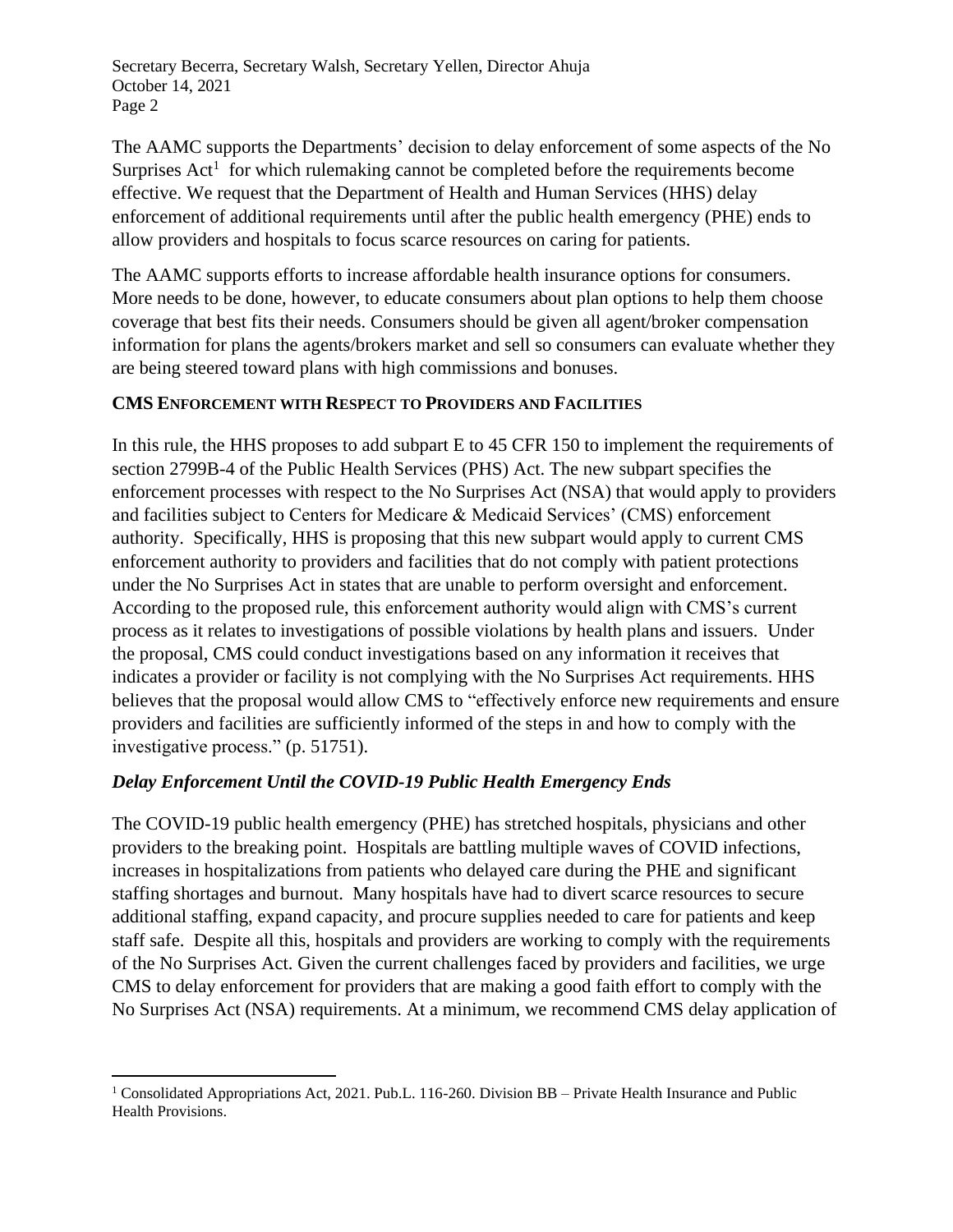the civil monetary penalties for at least six months after the end of the PHE. This delay would align with other CMS waivers that delay enforcement of other requirements during the PHE.

## *Clearly Identify Whether the State or CMS Will Assume Enforcement Authority*

States have primary enforcement authority when determining whether a provider or facility is compliant with the requirements under the No Surprises Act. CMS would assume enforcement authority, however, if it is determined that a state does not have authority or has failed to enforce the PHS Act requirements. In such instances, the proposed rule would allow CMS to investigate complaints and enforce requirements under the PHS Act that a provider or facility is failing to comply with the requirements. CMS should make clear to providers and facilities which entity – CMS or the state – has enforcement authority to decrease confusion about enforcement authority and publish a list of states for which CMS has assumed enforcement authority. For example, Missouri, Oklahoma, Texas, and Wyoming have not enacted legislation to enforce other PHS requirements. If those states do not enact legislation to begin enforcing the PHS more generally or the requirements under the No Surprises Act, we recommend that CMS notify providers in these states that the agency has enforcement authority.

## *Lengthen Timeframe to Respond to a Claim of Violation*

Under the proposed rule, if CMS receives information that indicates a possible violation of the No Surprises Act requirements or selects a provider or facility for investigation, CMS would provide written notice to the provider or facility. The notice would give the provider or facility the information that prompted the investigation; state whether a civil monetary penalty may be assessed; and provide a date by which the provider or facility must respond with additional information, including documentation of compliance. CMS proposes to revise the regulations to remove the 30-day timeline for a response, and give CMS the discretion to provide the date by which the provider or facility must respond to the notice. In the rule, CMS states that it anticipates generally providing 14 days for response. CMS does not clarify whether it is referring to 14 calendar days or 14 business days.

CMS believes that 14 days is sufficient time for a response as the requested information should be readily available to the provider or facility to formulate a response. CMS would be permitted to further shorten that timeframe if the complaint involves urgent medical issues or allegations of fraud and abuse. (p. 51752). The proposal would allow providers and facilities to request an extension to respond to CMS's request for additional information. CMS would consider examples of "good cause" to grant an extension, such as limited staffing resources to prepare a response. (p. 51752).

The 14-day window for providers or facilities to respond is too short as it is not unusual for complaints that are sent to a provider or facility to take several days to reach the correct office. This is particularly true for large teaching hospitals. Furthermore, providers and facilities need time to understand the allegation of noncompliance and to compile sufficient supporting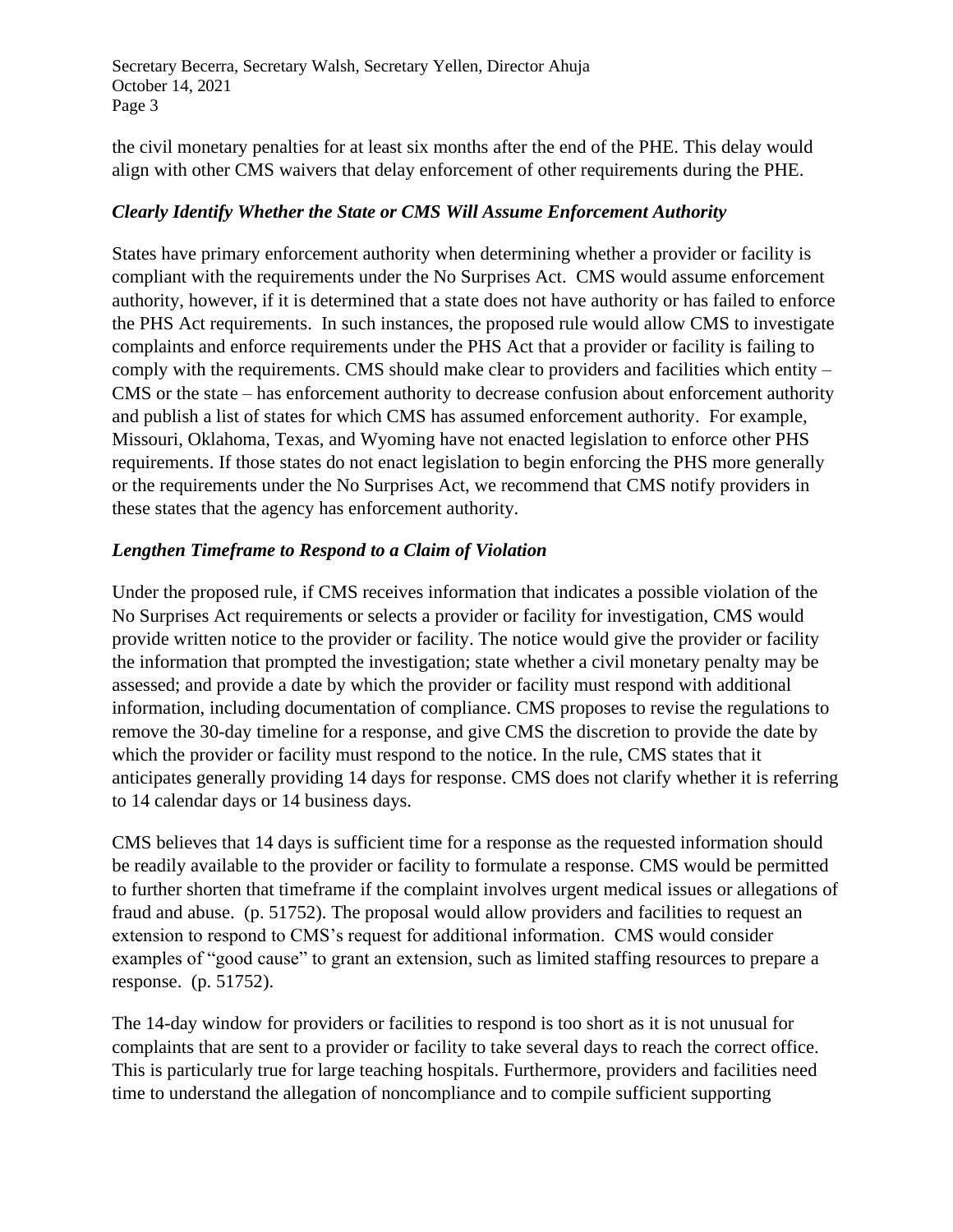documentation. CMS presumes that the information would be readily available to providers in computerized patient billing records; however, that is not always the case. **We urge CMS to allow a minimum of 30 business days for a provider or facility to respond to the notice and allow for providers to seek an extension if necessary.**

# *Consider Providers' Good Faith Efforts to Comply Before Imposing Penalties or Corrective Action Plans*

The proposed rule would codify statutory language that permits HHS to impose a civil money penalty (CMP) if a provider or facility is found to be in violation of a No Surprises Act requirement. (p. 51753). CMS would also have authority to require corrective action plans to correct any violations. (p. 51752). HHS proposes that CMS would consider all relevant documentation and any mitigating and aggravating circumstances related to the violation when determining whether to impose a CMP. HHS is also proposing that if certain criteria are met, CMS would waive a penalty. (p. 51753).

**We urge HHS to delay implementation of CMPs and corrective action plans for noncompliance until a minimum of six months after the end of the PHE.** Imposing CMPs during the COVID-19 PHE would further negatively impact hospitals, physicians, and other providers that are already challenged financially. The AAMC believes it would be appropriate to delay applying any CMPs until a period of time after the PHE ends to allow providers additional time as they return to regular business. Further, CMS should take into account providers' and facilities' good faith efforts to comply with the myriad surprise billing act requirements. Providers and facilities are working to comply with all requirements and these efforts should be taken into consideration when evaluating whether a provider or facility is, in fact, in violation.

## **TELEHEALTH**

In the rule, CMS proposes that a state would be the primary enforcer of the PHS Act requirements on providers or facilities that furnish services via telehealth to individuals located in the state, even in circumstances where the provider or facility is located in a different state. HHS is aware that many states have relaxed licensure requirements during the pandemic to allow out-of-state providers to furnish telehealth services. HHS seeks comment on whether this policy would present challenges with respect to providers or facilities furnishing telehealth services.

While we recognize the importance of having enforcement authority over out-of-state providers, we believe that this could be confusing for providers and difficult to operationalize. The out of state provider may furnish telehealth services to patients in multiple states and therefore may need to be familiar with different processes for investigations, enforcement and appeals, depending on the state. It will be important for the state to have a mechanism for communicating with the out of state provider. As an example, the out of state provider may need to designate and provide the address of a "registered agent" within the state that would be notified of any violations.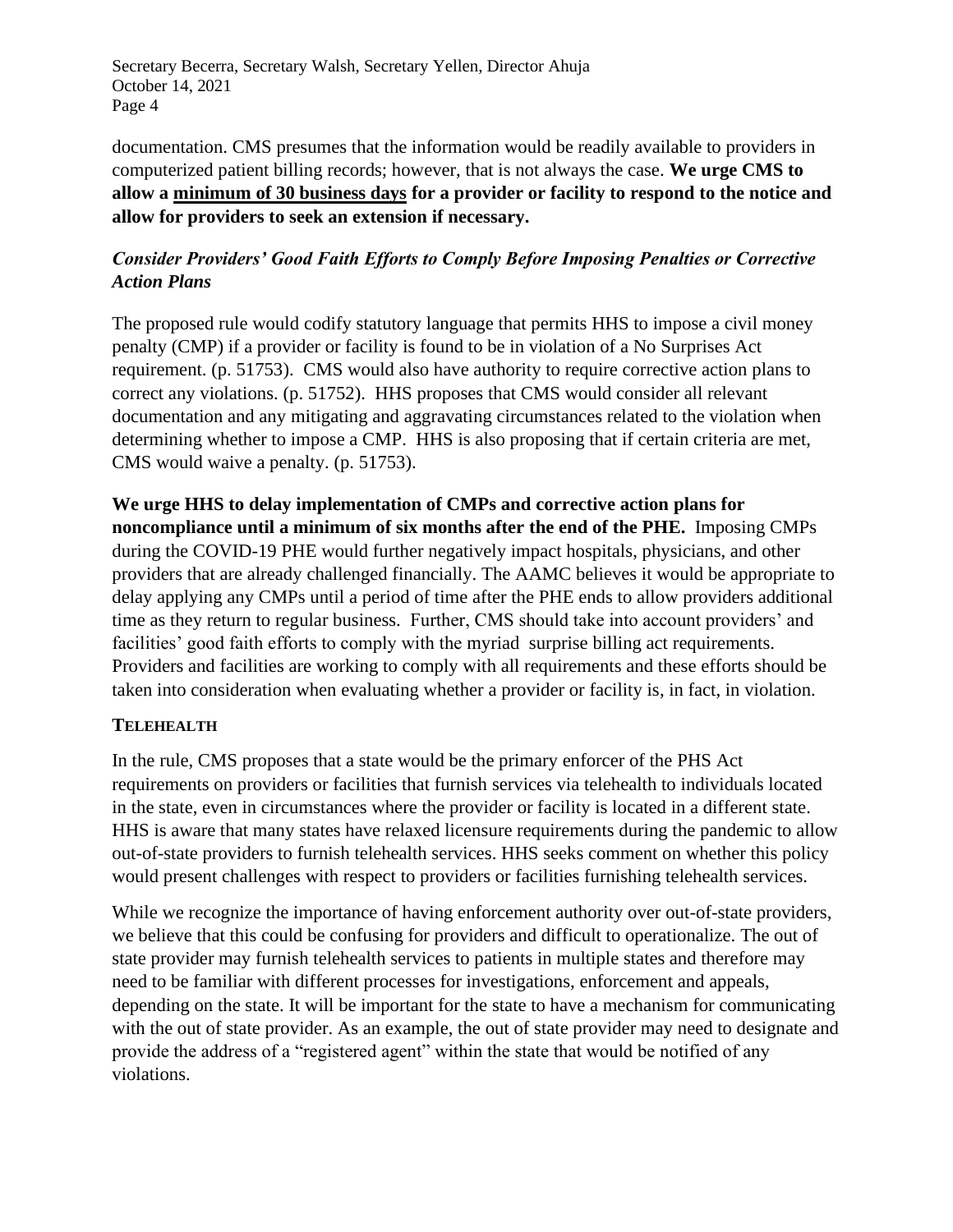#### **AGENT AND BROKER FEES**

When looking for affordable health insurance options, plans that offer lower premiums are attractive to many consumers. Unfortunately, some lower cost plans do not provide adequate minimal coverage to meet consumers' needs. Consumers searching for affordable insurance options may not be aware of slim benefits packages or recognize cost-sharing liabilities and network limitations that often come with lower premium plans. Certain plans, such as shortterm, limited-duration (STLDs) plans, tend to provide inadequate coverage, leaving many consumers without coverage for essential health benefits, exposed to significant out-of-pocket cost sharing, and subjected to narrow provider networks that may impede access to needed care.

Consumers and employers often look to agents/brokers to help them navigate the complex maze of purchasing insurance coverage. Insurers utilize agents/brokers to market and sell their insurance products; in return, agents/brokers receive commissions (*i.e.,* direct compensation) and other compensation such as bonuses (*i.e.,* indirect compensation) for the products they sell. Commissions are usually based on a percentage of the premium.<sup>2</sup> This perverse incentive means that the more a consumer or employer pays for insurance, the higher the agent/broker compensation. Insurers may also offer bonuses as an added incentive to promote certain products. Conversely, insurers will lower or stop paying commissions to disincentivize sales.<sup>3</sup>

The proposed rule includes proposals to implement Section 202 of the Consolidated Appropriations Act,  $2021<sup>4</sup>$  that requires disclosure of agent and broker compensation to consumers purchasing individual health insurance or STLDs and the submission of reports to HHS regarding certain direct and indirect compensation paid by insurers to agents or brokers selling these plans. (p. 51740). Under the proposal, health insurance issuers would be required to disclose to potential or existing or renewing policyholders the amount of direct or indirect compensation the issuer gives the agent/broker to enroll consumers in the issuers' individual health insurance plans or STLDs. The disclosure would be required to include the direct compensation information, such as the commission schedule, and indirect compensation, such as bonuses, which may not be captured in the commission schedule but are used to determine the compensation owed to the agent/broker for enrolling an individual in the insurance product. (p. 51741).

We support increased transparency of agent/broker compensation; however, merely providing compensation tables to consumers along with the myriad of other documents without explaining how agent/broker compensation impacts the marketing of insurance products by insurers and agents/brokers is not useful. Further, this disclosure will likely not decrease enrollment in insurance products that do not meet the needs of consumers. Choosing health insurance coverage can be daunting for consumers and simply giving consumers more paperwork could exacerbate current misunderstandings about health insurance coverage.

<sup>2</sup> <https://www.insurancebusinessmag.com/us/opinion/the-trouble-with-commissions-237407.aspx>

<sup>3</sup> <https://ctmirror.org/2015/12/09/unitedhealthcare-to-stop-paying-commissions-for-obamacare-exchange-plans/>

<sup>4</sup> Division BB – Private Health Insurance and Public Health Provisions. Title II – Transparency.